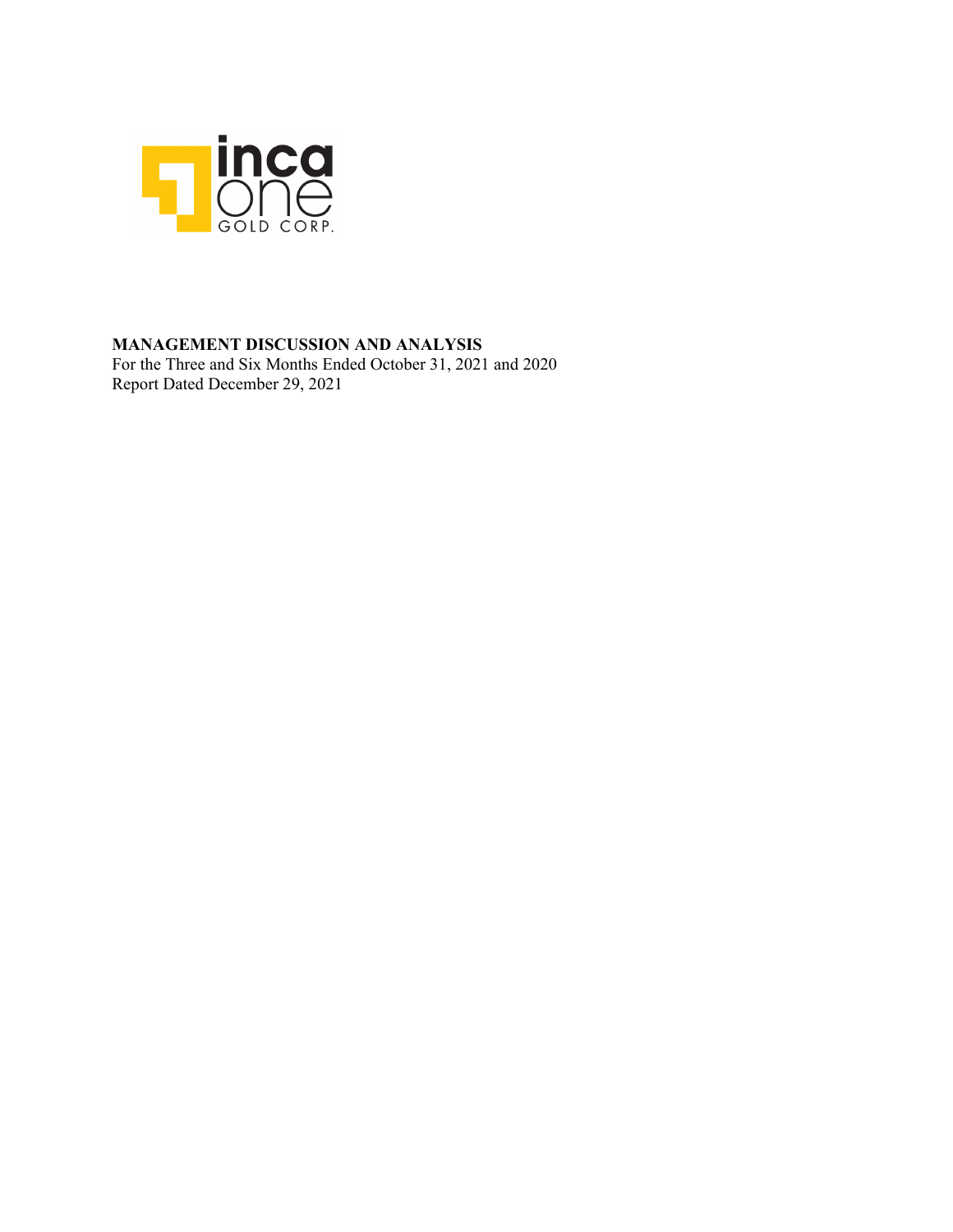Management Discussion & Analysis For the Three and Six Months Ended October 31, 2021, and 2020

This Management's Discussion and Analysis ("MD&A") of Inca One Gold Corp. (the "Company" or "Inca One") has been prepared by management as of December 29, 2021 and should be read in conjunction with the Company's unaudited condensed interim consolidated financial statements for the three and six months ended October 31, 2021 and 2020 and the related notes thereto. This MD&A has been reviewed and approved by the Board of Directors of the Company. Unless otherwise specified, all financial information has been prepared in accordance with International Financial Reporting Standards ("IFRS") as issued by the International Accounting Standards Board. All dollar amounts herein are expressed in United States Dollars unless stated otherwise. References to CAD\$ are to Canadian Dollars.

This MD&A contains forward-looking statements and should be read in conjunction with the risk factors described in "**Risks and Uncertainties**" and "**Cautionary Statement on Forward-Looking Information**" at the end of this MD&A.

#### **Description of the Business**

Inca One was incorporated on November 9, 2005 and is in the business of developing custom mineral processing operations in Peru, to service government permitted small-scale miners. In recent years the Peruvian government instituted a formalization process for informal miners as part of its efforts to regulate their activities. The Company, has two Peruvian gold milling facilities ("Chala One" and "Kori One") with a total permitted capacity of 450 tonnes per day ("TPD") and has been in commercial production since 2015. The Company purchases high-grade gold mill feed from legally recognized Peruvian small-scale miners and processes the material for the export and sale of gold doré and refined gold.

Inca One is listed on the TSX Venture Exchange (the "TSX-V") under the symbol "INCA", on the OTCQB Exchange under the symbol "INCAF", on the Frankfurt Stock Exchange under the symbol "SU9.F", and the Santiago Stock Exchange Venture under the symbol "IOCL".

Inca One's vision is to become the largest, undisputed high-grade gold ore processor of choice in Peru, while maintaining its uncompromising guiding principles while it grows. This vision will be achieved through:

- Continuing to increase purchases of high-grade gold mill feed;
- The acquisition and development of mineral concessions that could be mined by contract miners and that would provide long-term supply to Chala One and Kori One; and
- Pursuing growth via merger and acquisition, including additional mineral processing operations.

### **Key Period Definitions (used below)**

- three months ended October 31, 2021(**"the Quarter" or "Q2 2022)**;
- three months ended July 31, 2021(**"Q1 2022)**;
- three months ended April 30 2021 (**"Q4 2021")**;
- three months ended January 31 2021 (**"Q3 2021"**);
- three months ended October 31 2020 (**"Q2 2021"**);
- six months ended October 31, 2021 (**"YTD Q2 2022"**) and
- six months ended October 31, 2020 (**"YTD Q2 2021"**)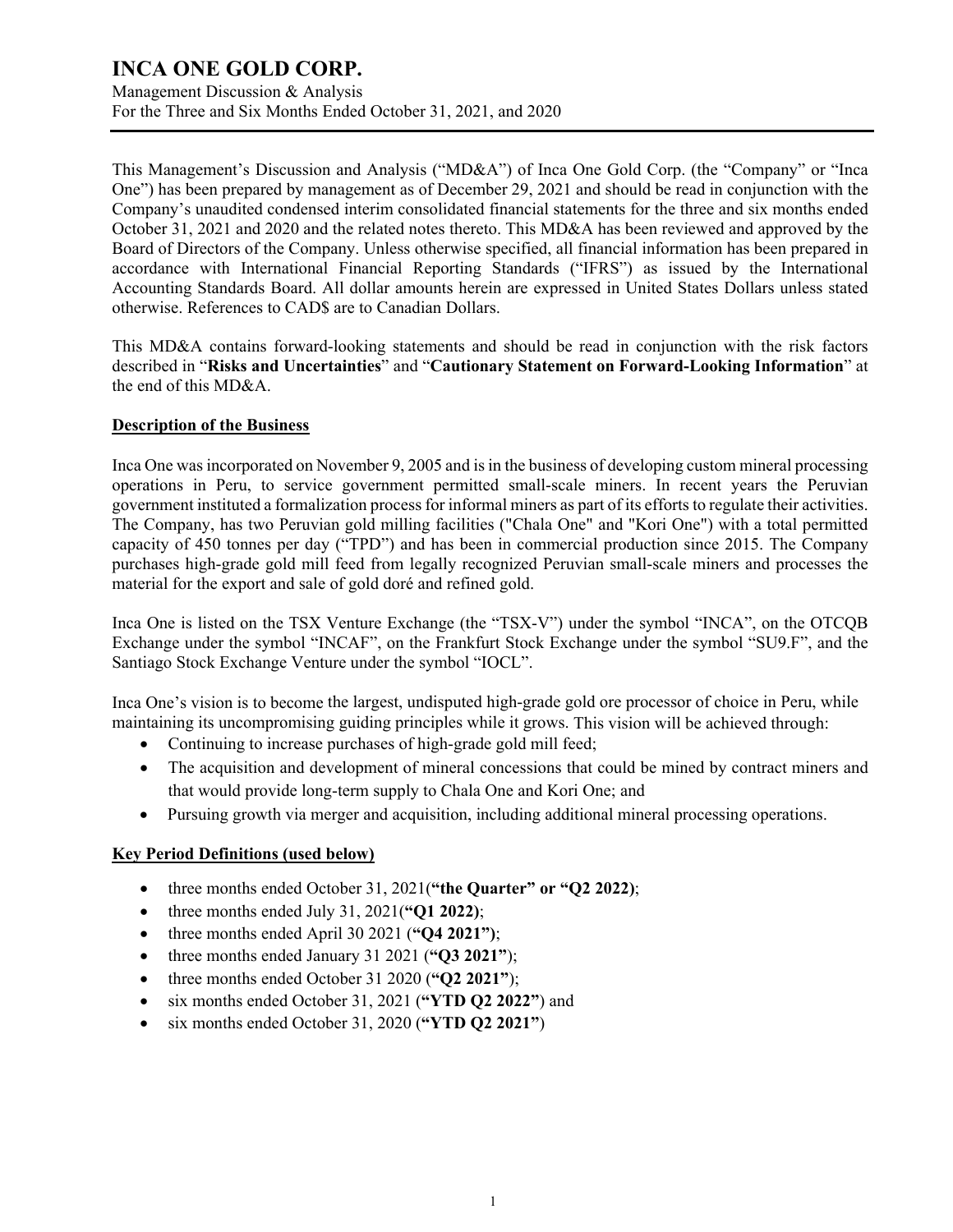Management Discussion & Analysis For the Three and Six Months Ended October 31, 2021, and 2020

#### **Second Quarter 2022 Highlights and Key Business Developments**

- The Company arranged a \$9 million non-dilutive gold prepayment facility (the "Facility") with OCIM Precious Metals AG ("OCIM") and received the first tranche of \$6 million. Net proceeds were approximately \$5.95 million, of which \$4.6 million was used to purchase gold mill feed, and \$1.35 million was used for the repayment of a secured debenture.
- During Q2 2022, the Company processed 19,838 tonnes, which represents an increase of 7,642 tonnes when compared to 12,196 processed during Q1 2022. The daily production average during Q2 2022 was 217 TPD, which represents an increase of 85 TPD when compared with the 132 TPD average of Q1 2022
- Gold production during Q2 2022 totaled 6,976 ounces, which represents an increase of 1,718 ounces compared to 5,258 ounces in Q1 2022.
- Gold sales during Q2 2022 totaled 6,020 ounces, which represents an increase of 1,407 ounces compared to 4,614 ounces sold in Q1 2022. Total revenues for Q2 2022 were \$10.7 million, an increase of \$2.3 million when compared to Q1 2022 of \$8.4 million.

### Subsequent to Q2 2022

- In November 2021, combined deliveries to Chala One and Kori One reached an all-time monthly high totaling 8,193 tonnes or 273 tonnes per day, surpassing the 8,000 tonnes level for the first time in the Company's history.
- In December 2021, the Company exercised its second tranche \$3 million drawdown option of the OCIM Facility. The full amount will be used to purchase gold mill feed.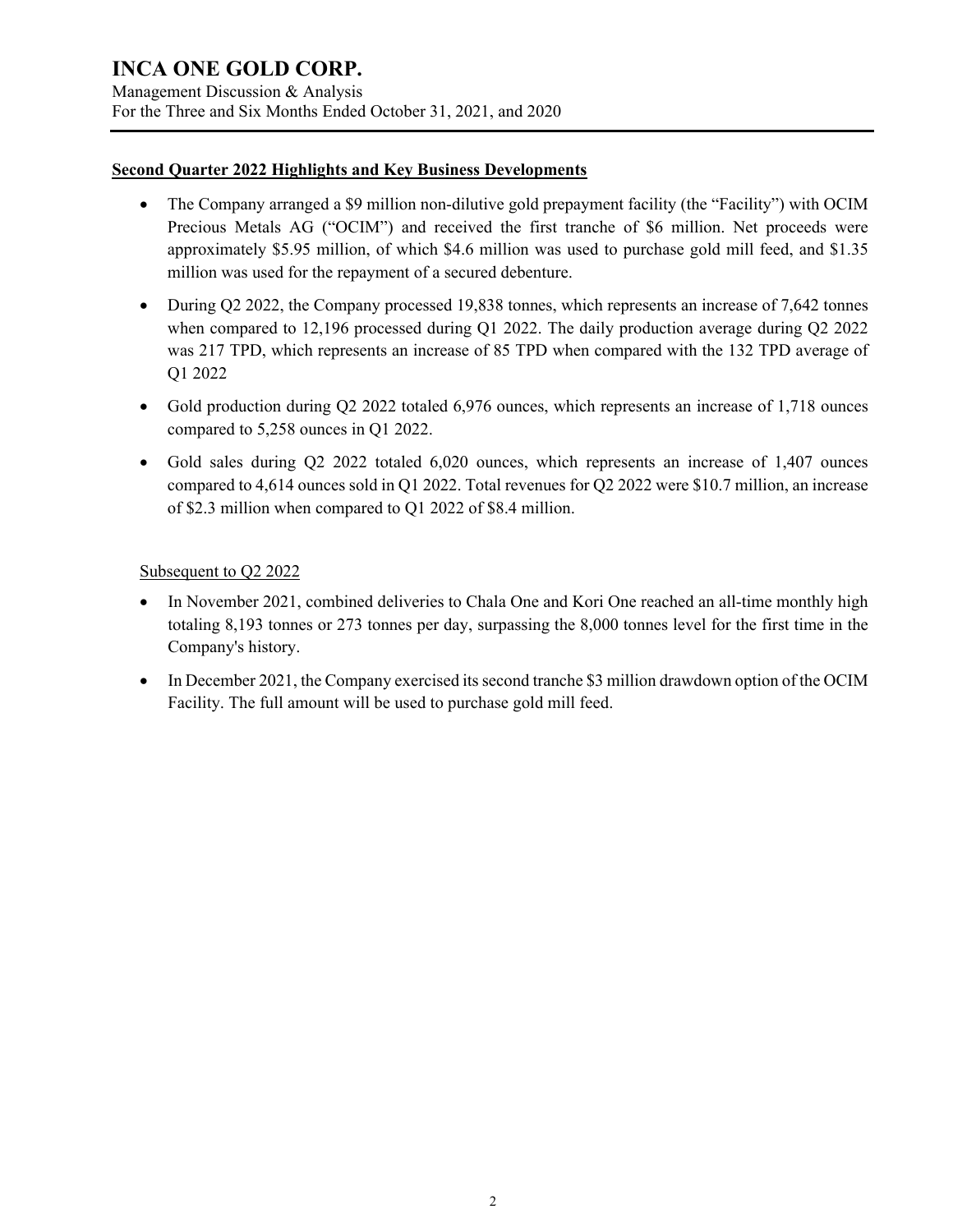Management Discussion & Analysis For the Three and Six Months Ended October 31, 2021, and 2020

#### **Operational Highlights - Consolidated**

| <b>Quarter over Quarter highlights</b>           | Q2<br>2022 | Q1<br>2022 | Q <sub>4</sub><br>2021 | Q <sub>3</sub><br>2021 | Q2<br>2021 | Variance<br>$\frac{0}{0}$<br>Q2 2022<br>to Q1<br>2022 | Variance<br>$\frac{6}{6}$<br>O2 2022<br>to Q2<br>2021 |
|--------------------------------------------------|------------|------------|------------------------|------------------------|------------|-------------------------------------------------------|-------------------------------------------------------|
| Tonnes processed in period (t)                   | 19,838     | 12,196     | 8,019                  | 10,822                 | 9,239      | 62.66%                                                | 114,72%                                               |
| Average daily processing volume (t)              | 217        | 132        | 90                     | 118                    | 100        | 64.39%                                                | 117.00%                                               |
| Mineral grade processed (oz/t gold)              | 0.38       | 0.46       | 0.49                   | 0.51                   | 0.54       | $(17,39\%)$                                           | (29.63%)                                              |
| Gold production (oz)                             | 6,976      | 5,258      | 3,606                  | 5,086                  | 4,998      | 32.67%                                                | 39.57%                                                |
| Gold sold (equivalent oz) $(1)$                  | 6,020      | 4,614      | 5,101                  | 5,206                  | 2,595      | 30.49%                                                | 131.98%                                               |
| Gold sold (oz)                                   | 5,907      | 4,516      | 4,977                  | 5,059                  | 2,555      | 30.80%                                                | 131.19%                                               |
| Silver sold (oz)                                 | 8,910      | 6,878      | 8,420                  | 11,163                 | 3,068      | 29.54%                                                | 190.42%                                               |
| Sales Revenue (\$ millions)                      | 10.7       | 8.40       | 9.01                   | 9.80                   | 5.02       | 27.67%                                                | 113.76%                                               |
| Cost of goods sold ("COGS") (\$ millions)        | 10.2       | 8.56       | 9.25                   | 9.76                   | 4.62       | 18.85%                                                | 120.13%                                               |
| Gross operating margin (deficit) (\$ millions)   | 0.55       | (0.16)     | (0.23)                 | 0.04                   | 0.40       | 437.25%                                               | 39.06%                                                |
| Gross operating margin %                         | 5.11%      | $(1.9\%)$  | $(2.6\%)$              | 0.4%                   | 7.9%       | 364.15%                                               | $(34.95\%)$                                           |
| Revenue per tonne <sup>(2)</sup> (\$)            | 596        | 745        | 931                    | 835                    | 1,117      | $(20.00\%)$                                           | $(46.64\%)$                                           |
| Cost per tonne <sup>(2)</sup> (\$)               | 565        | 760        | 955                    | 831                    | 1,029      | (25.53%)                                              | $(45.09\%)$                                           |
| Gross margin per tonne <sup>(2)</sup> (\$)       | 30         | (14)       | (24)                   | 4                      | 88         | 314.29%                                               | $(65.91\%)$                                           |
| Average gold (equivalent) price per oz sold (\$) | 1,781      | 1,821      | 1,767                  | 1,883                  | 1,933      | $(2.20\%)$                                            | $(7.86\%)$                                            |
| Cost per oz sold $(\$)$                          | 1,690      | 1,856      | 1,813                  | 1,875                  | 1,781      | $(8.94\%)$                                            | $(5.11\%)$                                            |
| Gross margin per oz sold (\$)                    | 91         | (35)       | (46)                   | 8                      | 152        | 360.00%                                               | (40.13%)                                              |
| Average London Close price (\$)                  | 1,779      | 1,831      | 1,761                  | 1,862                  | 1,929      | (2.79%)                                               | (7.78%)                                               |

(1) Actual ounces of gold sold plus an estimate of the equivalent ounces of gold that could be purchased for the equivalent number of silver ounces sold.

(2) Calculated as the total of either sales revenue, cost of goods sold or gross operating margin (deficit) divided by the quantity of tonnes used in the production of the corresponding gold sold.

(3) Calculated as the total of either sales revenue, cost of goods sold or gross operating margin (deficit) divided by the quantity of gold sold (equivalent oz).

The Company has included certain non-IFRS measures in this MD&A. The Company believes that these measures, in addition to measures prepared in accordance with IFRS, provide readers an improved ability to evaluate the underlying performance of the Company and to compare it to information reported by other companies. The non-IFRS measures are intended to provide additional information and should not be considered in isolation or as a substitute for measures of performance prepared in accordance with IFRS. These measures do not have any standardized meaning prescribed under IFRS, and therefore may not be comparable to similar measures presented by other issuers.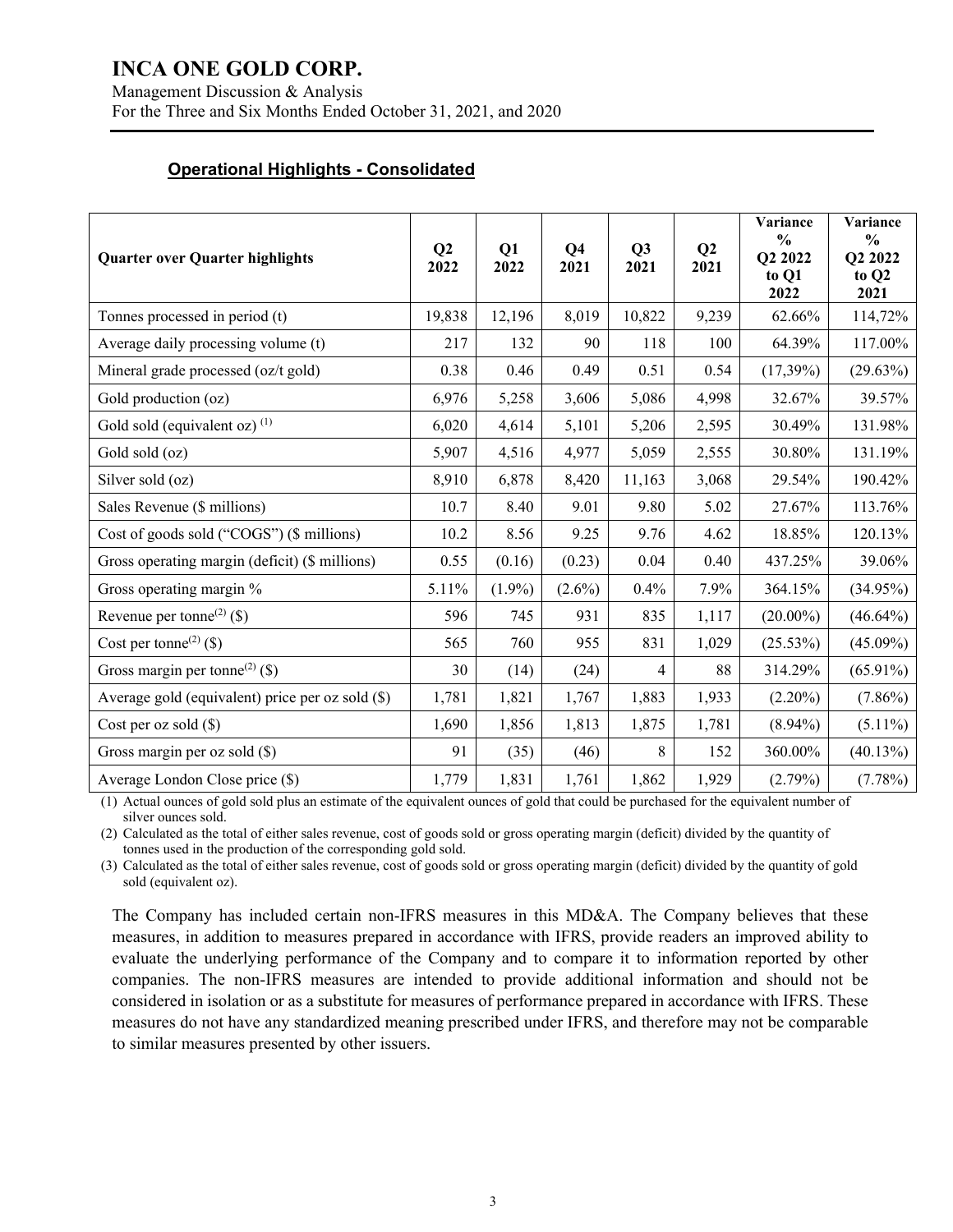Management Discussion & Analysis For the Three and Six Months Ended October 31, 2021, and 2020

### **Future Outlook**

In March 2021, the Company received a \$2.5 million gold pre-payment facility from OCIM Precious Metals AG. The net proceeds of \$2.45 million were successfully used to increase gold mill feed purchasing and production from 86 TPD in March 2021 to 173 TPD in June 2021.

With the first OCIM gold pre-payment facility now fully repaid, the Company entered into a second nondilutive Facility with OCIM for a total of \$9 million on August 6, 2021. Net proceeds of the Facility's first tranche was approximately \$5.95 million, of which \$4.6 million will be used to purchase gold mill feed and \$1.35 million was used for the repayment of a secured debenture. The term of the Facility is for 18 months and will be paid in gold bullion.

Due to the repayment of the first gold pre-payment facility to OCIM, processed tonnes in July 2021 dropped due to a reduction of working capital. However, after receiving the proceeds of the new Facility from OCIM, August production immediately jumped to an all-time record of 6,838 tonnes and 221 TPD. The average production during August 2021 to November 2021 was approximately 220 TPD.

Subsequent to the end of Q2 2022, with the proceeds of the Facility's first tranche fully deployed, the Company organized an early drawdown of the second tranche of \$3 million.

With November 2021 deliveries averaging 273 TPD, the Company is expecting a very strong processing month of December. Following with the trend, the \$3 million drawdown from OCIM in December 2021 should allow the Company to see a third increase in purchasing and processing during the coming months.



The Company continues to prove that with additional working capital, the supply of gold mill feed is very robust. The second OCIM Facility will allow the Company to continue capitalizing on the 2020 expansion of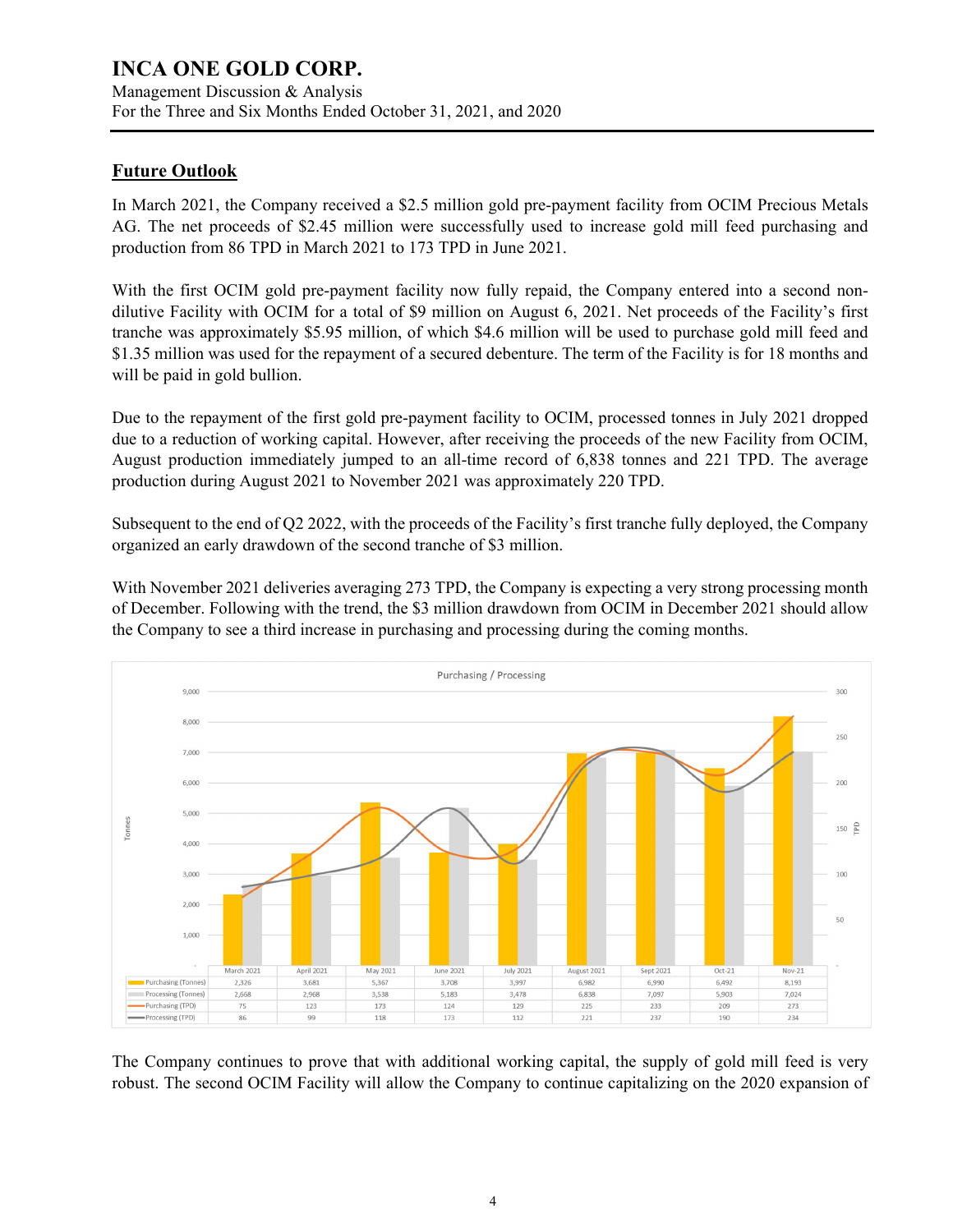Management Discussion & Analysis For the Three and Six Months Ended October 31, 2021, and 2020

the small-scale mining industry in Peru, which saw the number of formally organized Artisinal Small Scale Miners ("ASM's") increase by 64%, from approximately 54,300 ASM's to 88,900 ASM's. This was a positive increase for the custom mineral processing business and confirms that due to the higher gold prices since Covid-19 started early in 2020, that supply should continue to increase for the foreseeable future. The Peruvian Ministry of Energy and Mines ("MEM") reopened the formalization during 2020, to allow unregistered smallscale miners an opportunity to formalize their businesses. The formalization process requires ASM's to register with the MEM, demonstrate their compliance with environmental and safety regulations and remit taxes on sales of extracted minerals.

These additional miners will require custom milling services from excess processing capacity such as at Inca One's two facilities, Chala One and Kori One, to buy and process their raw material. As a result of this significant growth of the small-scale mining market there are now more legal miners available for Inca One to expand its customer base and forge relationships with new customers that have achieved regulatory compliance within this program.

To capitalize on this significant increase in small-scale miners, the Company recently launched its XplorTracker ("Xplor") project as part of a new initiative to expand gold production at Kori One and Chala One. The project is aimed at advancing its mineral buying process and securing future supplies of gold bearing mineral for processing.

Drawing on the prior six years of actively testing and buying gold bearing mineral consisting of more than 20,000 samples from across Peru, Inca One has accumulated an extensive database of samples, including grade, type, quality and concession coordinates. Furthermore, through positive and transparent business ethics and by employing best practices, Inca One has built extensive relationships with the small-scale miners throughout the country, enabling the 'mapping' of these mines throughout Peru. Through systematic analysis and plotting of data within Xplor, the Company will look to further engage with titleholders and ASM's to create additional and mutually beneficial business arrangements.

In the first phase of this project, Inca One is looking to secure mineral rights for district-scale land positions within the Peruvian Gold Belts (PGB) by analyzing the results from the small-scale miners that are actively mining gold and currently bringing their mineral to either the Kori One or Chala One plants. Peru is famous for these gold belts and the three dominant PGB's that contribute to Peru's gold production stretch from over a few hundred kilometres in length up to 1,700 km. Peru has been actively mining for several centuries, is the largest Latin American gold producer and was ranked the 6th largest gold producer in the world for 2018. Once these mineral rights are secured by Inca One, the Company will carry out limited exploration programs to determine suitable projects that can be optioned out for future work programs and ultimately define economic gold resources on these gold properties.

The Company's objective with this program is to deploy strategies that will allow for the direct purchase, investment, or other partnership arrangements to help advance these mining projects or concessions. Additional opportunities for Inca One may be to act as a facilitator assisting in the formalization of miners or titleholders and their environmental improvements and geological information. The end goal with Xplor will be to guarantee additional future supplies of mineral to Inca One processing facilities fueling the Company's growth.

The Company continues to develop its corporate social responsibility initiatives by working with the communities around these small-scale mining areas to provide masks, cleaning supplies and assisting with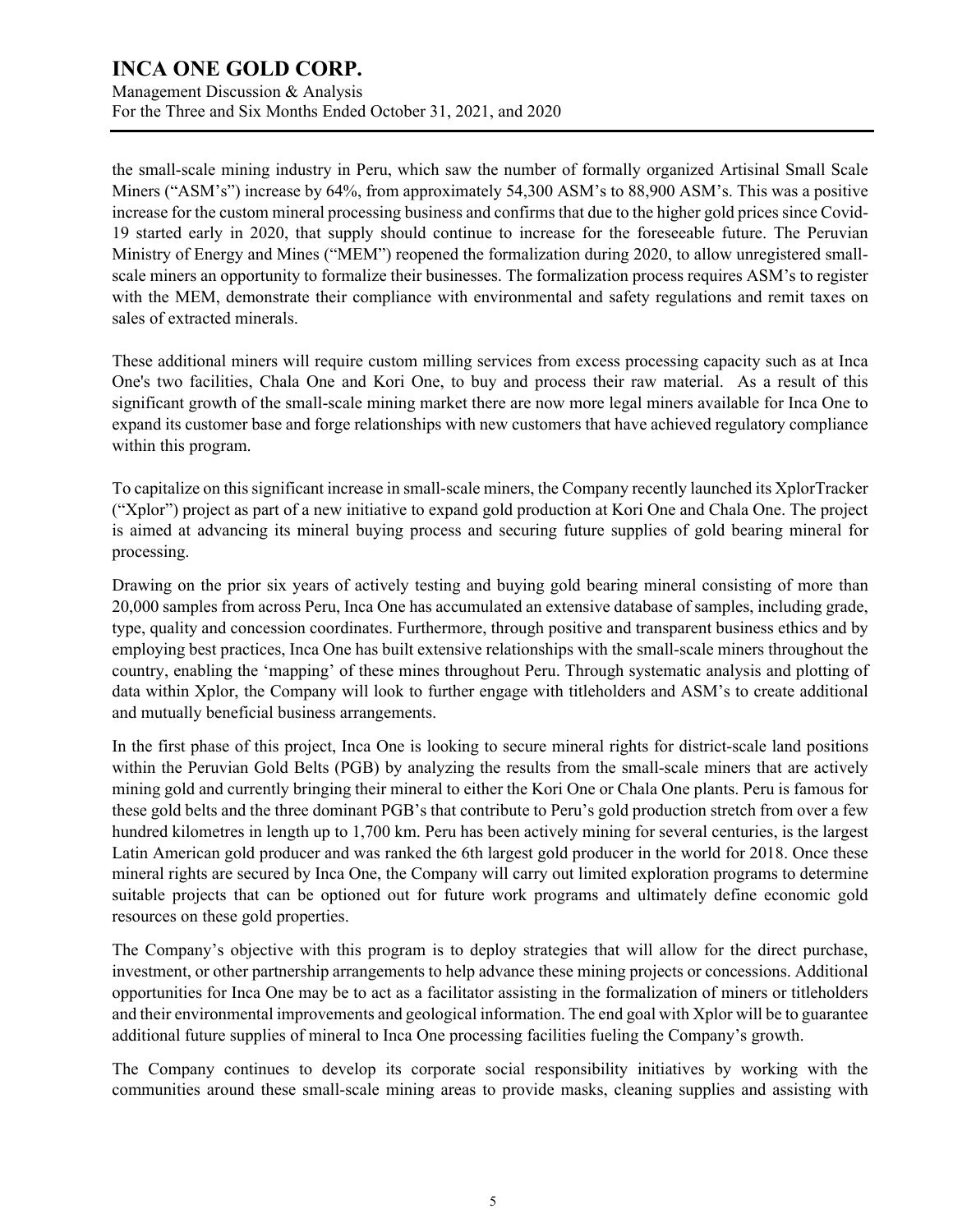Management Discussion & Analysis For the Three and Six Months Ended October 31, 2021, and 2020

education about Covid-19 protocols in order to build support with those that control the roads and transportation.

The Company continues to take orders from its online bullion store, providing collectors and investors an opportunity to purchase gold directly from the Company.

Upon the onset of the global pandemic, Inca One recognized the immediate need for precious metal investors to access and purchase gold and silver bullion. As a result, the Company views this as an ideal opportunity to begin selling its gold and silver directly to the retail bullion investor. The Company's bullion store is initially offering 1-ounce gold coins and will add additional products, including silver options in the future.

The Company is one of only a handful of public issuers to offer their own production in the form of gold coins. The bullion will exclusively be made available through Inca One's online bullion store. The Company will distribute its specialized, inaugural coins in a streamlined and user-friendly experience with worldwide shipping and order tracking.

The Company continues to comply with the Peruvian Government's COVID-19 requirements. The Company's health and safety protocols and plans related to COVID-19 have been approved by the Minister of Health and are operating effectively. The Company has implemented standard operating procedures to control the spread of the virus and maintain the health and safety of its employees, suppliers and customers.

Inca One has proven its ability over the years to adapt to evolving regulatory environments, meet COVID-19 related challenges and build a diversified framework for success across multiple strategic channels while expanding into key mining regions. Reduced levels of production due to COVID-19 has allowed management to focus and execute on strategic planning, which has been used to establish relationships with new mining partners, that should translate into increased future revenue and profitability. The Company has confidently developed industry leading compliance, expanding operations with the production of premium gold finished products and has built an exceptional team of proven and experienced professionals focused on dramatically scaling operations in 2021 and beyond.

#### **Selected Quarterly and Annual Information**

The following selected financial data with respect to the Company's financial condition and results of operations has been derived from the unaudited condensed interim consolidated financial statements for the three months ended October and July 31, 2021 and from the audited consolidated financial statements of the Company and for the years ended April 30, 2021, as applicable. The selected financial data should be read in conjunction with those financial statements and the notes thereto.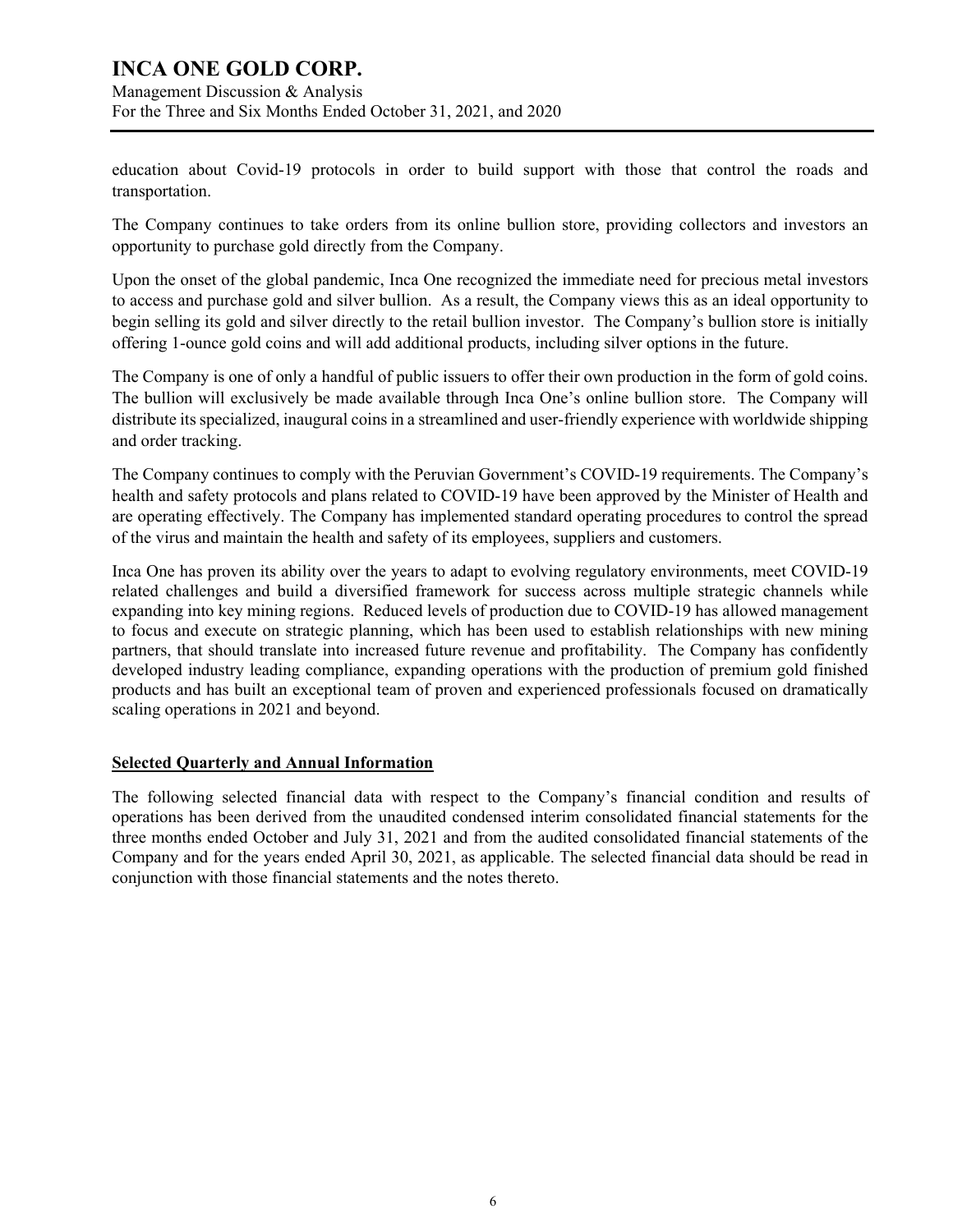Management Discussion & Analysis For the Three and Six Months Ended October 31, 2021, and 2020

|                                         | Three Months Ended |               |               |  |
|-----------------------------------------|--------------------|---------------|---------------|--|
|                                         | October 31,        | July 31,      | April 30,     |  |
|                                         | 2021               | 2021          | 2021          |  |
|                                         |                    | S             | S             |  |
| Revenue                                 | 10,724,480         | 8,399,844     | 9,011,749     |  |
| Cost of goods sold                      | (10, 176, 317)     | (8,562,383)   | (9,246,110)   |  |
| Gross margin (deficit)                  | 548,163            | (162, 539)    | (234,361)     |  |
| Finance and other income (expense), net | (505, 469)         | (378, 159)    | (511,903)     |  |
| Net loss for the period                 | (1,560,094)        | (1,271,292)   | (1,722,945)   |  |
| Net loss per share (basic and diluted)  | (0.04)             | (0.03)        | (0.05)        |  |
| Other comprehensive loss                | (1,595,502)        | (1, 155, 392) | (1, 923, 530) |  |

|                             | Three Months Ended                   |            |            |  |
|-----------------------------|--------------------------------------|------------|------------|--|
|                             | October 31,<br>July 31,<br>April 30, |            |            |  |
|                             | 2021                                 | 2021       | 2021       |  |
|                             |                                      |            |            |  |
| Total assets                | 22,974,590                           | 18,106,725 | 19,529,303 |  |
| Total current liabilities   | 13,313,113                           | 6,887,547  | 7,719,647  |  |
| Total long term liabilities | 7,607,230                            | 7,635,393  | 7,633,147  |  |

The following table sets out selected quarterly financial data from the Company's unaudited quarterly financial statements for the last eight quarters.

| <b>Quarter ended</b>   | <b>Working</b><br>capital<br>(deficiency) | <b>Total assets</b> | Long term<br><b>liabilities</b> | Net income<br>(loss) | <b>Basic gain</b><br>(loss) per<br>share $(1)$ |
|------------------------|-------------------------------------------|---------------------|---------------------------------|----------------------|------------------------------------------------|
|                        |                                           | S                   | S                               |                      |                                                |
| <b>October 31,2021</b> | (1,204,698)                               | 22,974,590          | 7,607,230                       | (1,560,094)          | (0.04)                                         |
| July 31, 2021          | 460,176                                   | 18,106,725          | 7,635,393                       | (1,271,292)          | (0.03)                                         |
| April 30, 2021         | 911,830                                   | 19,529,303          | 7,633,147                       | (1,722,945)          | (0.05)                                         |
| January 31, 2021       | 2,265,520                                 | 20,639,037          | 7,305,950                       | (1,219,841)          | (0.03)                                         |
| October 31, 2020       | 2,736,714                                 | 21,248,803          | 6,942,183                       | (972,020)            | (0.03)                                         |
| July 31, 2020          | 4,487,963                                 | 19,272,556          | 7,961,570                       | 666,235              | 0.02                                           |
| April 30, 2020         | (740, 443)                                | 22,508,395          | 5,300,277                       | (632, 912)           | (0.02)                                         |
| January 31, 2020       | (2,108,292)                               | 18,867,357          | 4,467,411                       | (726, 634)           | (0.03)                                         |

(1) Basic gain (loss) per share previous to January 31, 2020 have been recalculated on a post consolidated basis.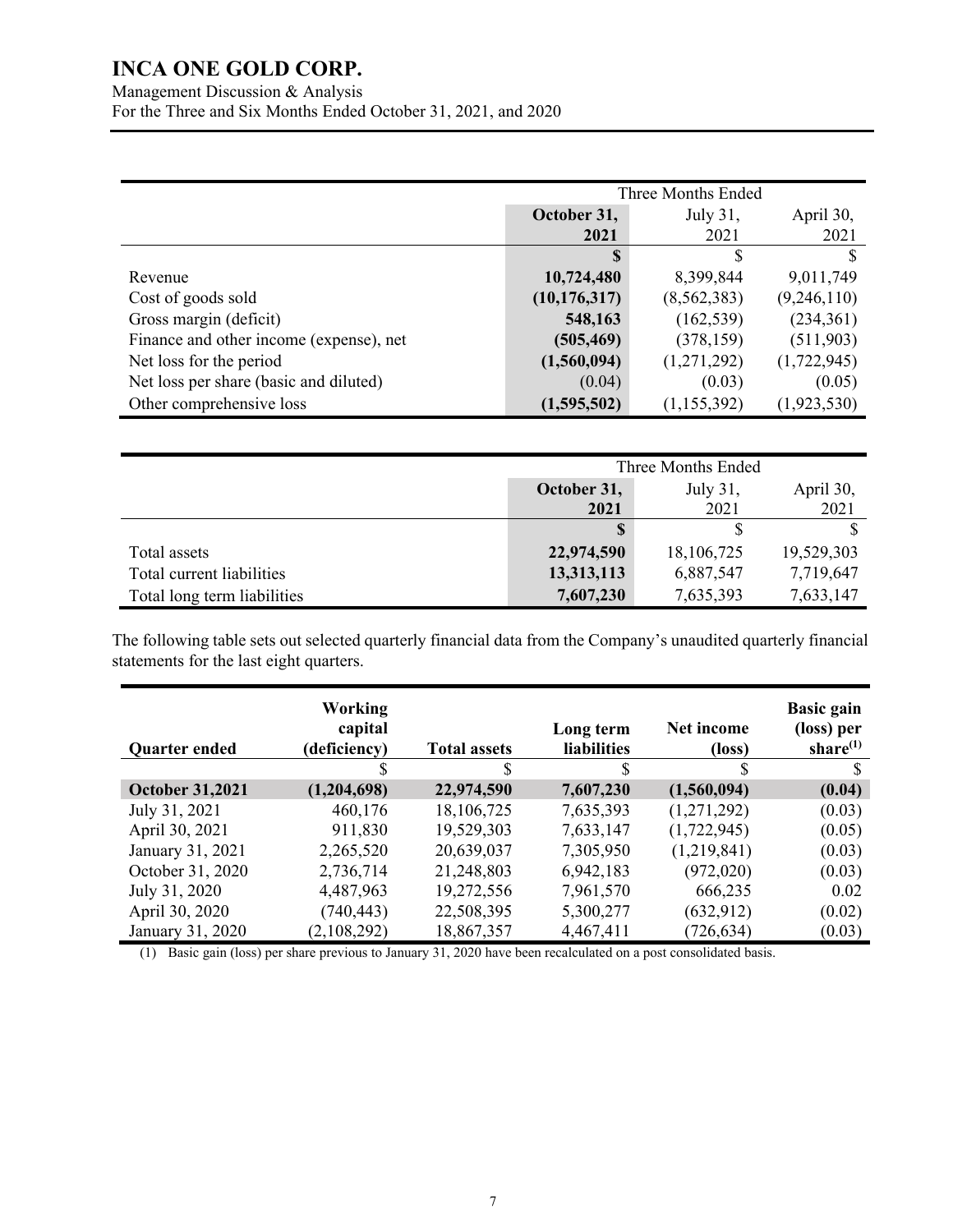#### **Results of Operations**

#### **Three months ended October 31, 2021 compared to three months ended October 31, 2020**

Revenue for Q2 2022 was \$10.72 million (Q2 2021 - \$5.02 million), and cost of goods sold was \$ 10.18 million (Q2 2021 – \$4.62 million) resulting in a gross operating margin of \$ 0.55 million (Q2 2021 – gross operating margin of \$0.39 million).

During Q2 2022, the Company reported a net loss of \$1.6 million, an increase in net loss of \$0.6 million compared to net loss of \$1.0 million during Q2 2021. The increase in net loss is mainly attributable to the onetime expense of \$0.8 million related to the reinstatement of a contingent debenture and an increase in finance costs of \$0.3 million related to the cost of the gold prepayment facility. These increases were offset by \$0.2 million increase in gross operating margin and a decrease of \$0.1 million of corporate and administrative expenses.

#### **Six months ended October 31, 2021 compared to six months ended October 31, 2020**

Revenue for YTD Q2 2022 was \$19.12 million (YTD Q2 2021 - \$11.58 million), and cost of goods sold was \$ 18.74 million (YTD Q2 2021 – \$10.53 million) resulting in a gross operating margin of \$ 0.39 million (YTD Q2 2021 – gross operating margin of \$0.51 million).

During YTD Q2 2022, the Company reported net loss of \$2.8 million, an increase in net loss of \$2.5 million compared to a net loss of \$0.3 million during YTD Q2 2021. The increase in net loss is mainly attributable to the combined effect of:

- a decrease in its gross operating margin of \$0.1 million
- a one-time expense related to the reinstatement of a contingent debenture of \$0.8 million and
- a decrease of 1.5 million related to the one-time gains on restructuring of its promissory notes payables to Equinox which occurred during YTD Q2 2021.

#### **Liquidity and Capital Resources**

As at October 31, 2021, the Company financed its operations and met its capital requirements primarily through the re-investment of operational cash flows from the Chala One and the Kori One plants.

The Company had cash of \$0.95 million at October 31, 2021, representing a decrease of \$1.01 million compared to cash of \$1.96 million as at April 30, 2021 and working capital deficiency of \$1.2 million at October 31, 2021 representing a decrease of \$2.11 million when compared to a working capital of \$0.91 million as at April 30, 2021.

The decrease in the working capital is mainly attributable to:

- the cash loss from operations of approximately \$0.62 million
- $\bullet$  the purchase of property plant and equipment of \$0.37 million,
- the net decrease in current liabilities of \$0.17 million,
- the increase in loans payable of \$0.78 due to the reinstatement of a contingent debenture,
- the reclassification of approximately \$1.15 million of contractual liabilities payable to Equinox from noncurrent to current liabilities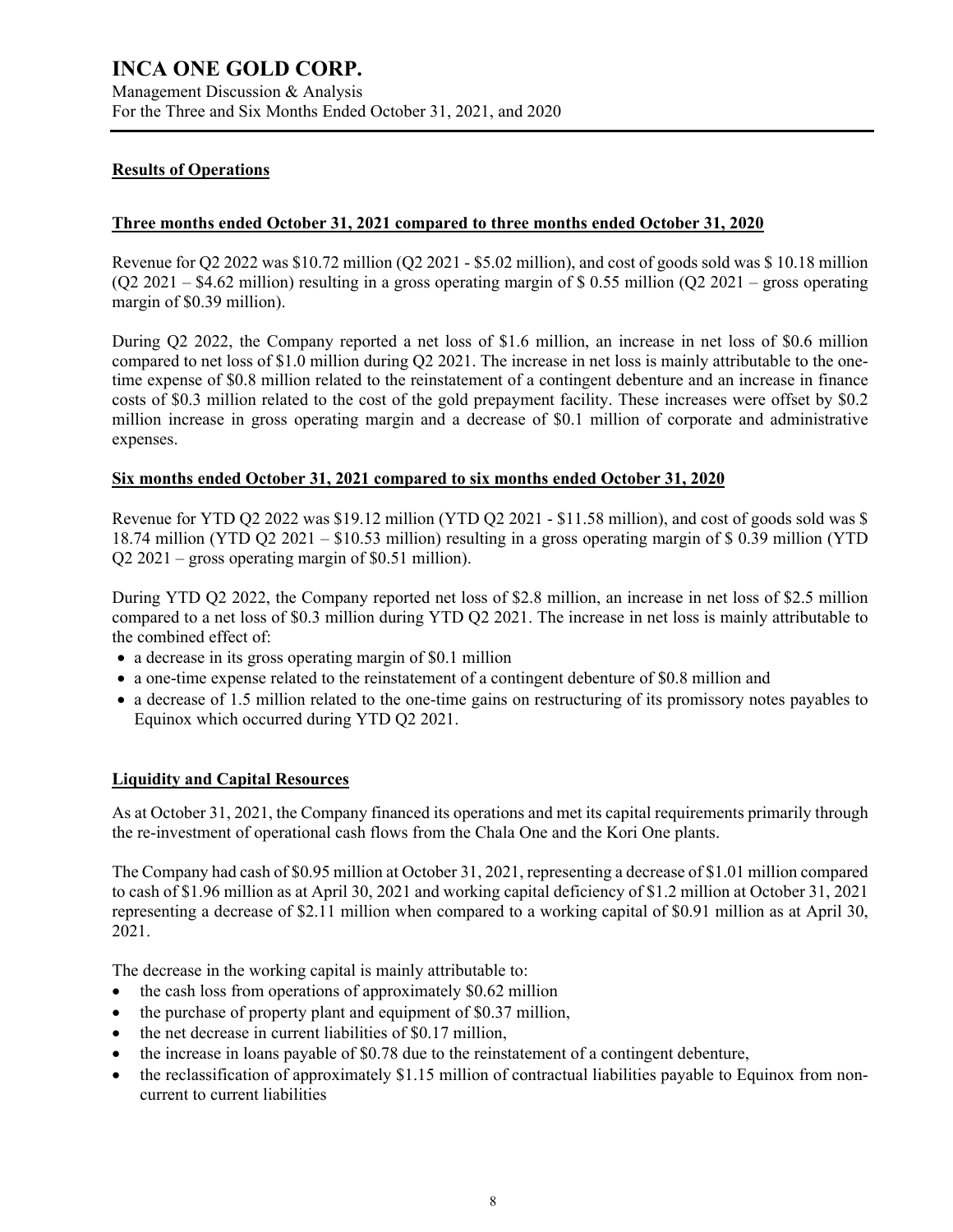Management Discussion & Analysis For the Three and Six Months Ended October 31, 2021, and 2020

the net proceeds of \$0.5 million from its private placement closed on May 26, 2021.

Management intends to continue funding operations, administration, debt and debt service costs and any capital requirements with the proceeds of the sale of gold doré and refined gold from the Company's Chala One and Kori One plants and with the proceeds from the gold Facility. Where required and depending on the strength of the junior resource markets, the Company will continue to be dependent on its capital resources to cover any deficiencies in working capital.

#### *Gold loan agreements*

During Q1 2022, the Company paid in full its first gold prepayment facility with OCIM for a total of \$2.8 million.

On August 6, 2021, the Company arranged a \$9 million Facility, available in two tranches. The first tranche ("Tranche1") of \$6 million was drawn down on the same date as the Facility and is payable with 4,181 ounces gold in 16 equal, monthly payments of gold bullion of 261.3 ounces. The first payment was due 90 days after receipt of funds and the Company made the payment early on October 28, 2021.

Net proceeds of the Facility's Tranche1, were approximately \$5.95 million, of which \$4.6 million will be used to purchase gold mill feed and \$1.35 million was used for the repayment of CAD Secured Debenture (note 12). The Facility is secured by a Canadian general security agreement and will have registered security over the Chala One Plant.

Subsequently on December 8, 2021, the Company drew down the second tranche ("Tranche2") of \$3 million. Tranche2 is payable with 2,017 ounces of gold in 12 equal, monthly payments of gold bullion of 168.1 ounces. The first payment is due 120 days after receipt of the funds.

#### Share Issuances

- On May 26, 2021, the Company closed its private placement and issued 1,533,645 common shares for proceeds of \$0.5 million.
- During the six months ended October 31, 2021, 190,000 common shares were issued for proceeds of \$0.04 million in the exercise of same number of stock options at an average price of CAD\$0.28 per share.
- Subsequently on December 9, 2021, the Company issued 900,315 common shares at CAD\$0.65 as partial payment of its note payable to Equinox.

#### **Summary of Outstanding Share Data**

As at the date of this MD&A, the Company had 38,218,540 common shares issued and outstanding, 3,329,546 share-based options (with exercise prices ranging between CAD\$0.19 to CAD\$1.00) and 2,295,721 warrants outstanding (with exercise prices ranging between CAD\$0.18 and CAD\$0.60). The fully diluted shares outstanding at the date of this MD&A is 43,842,810.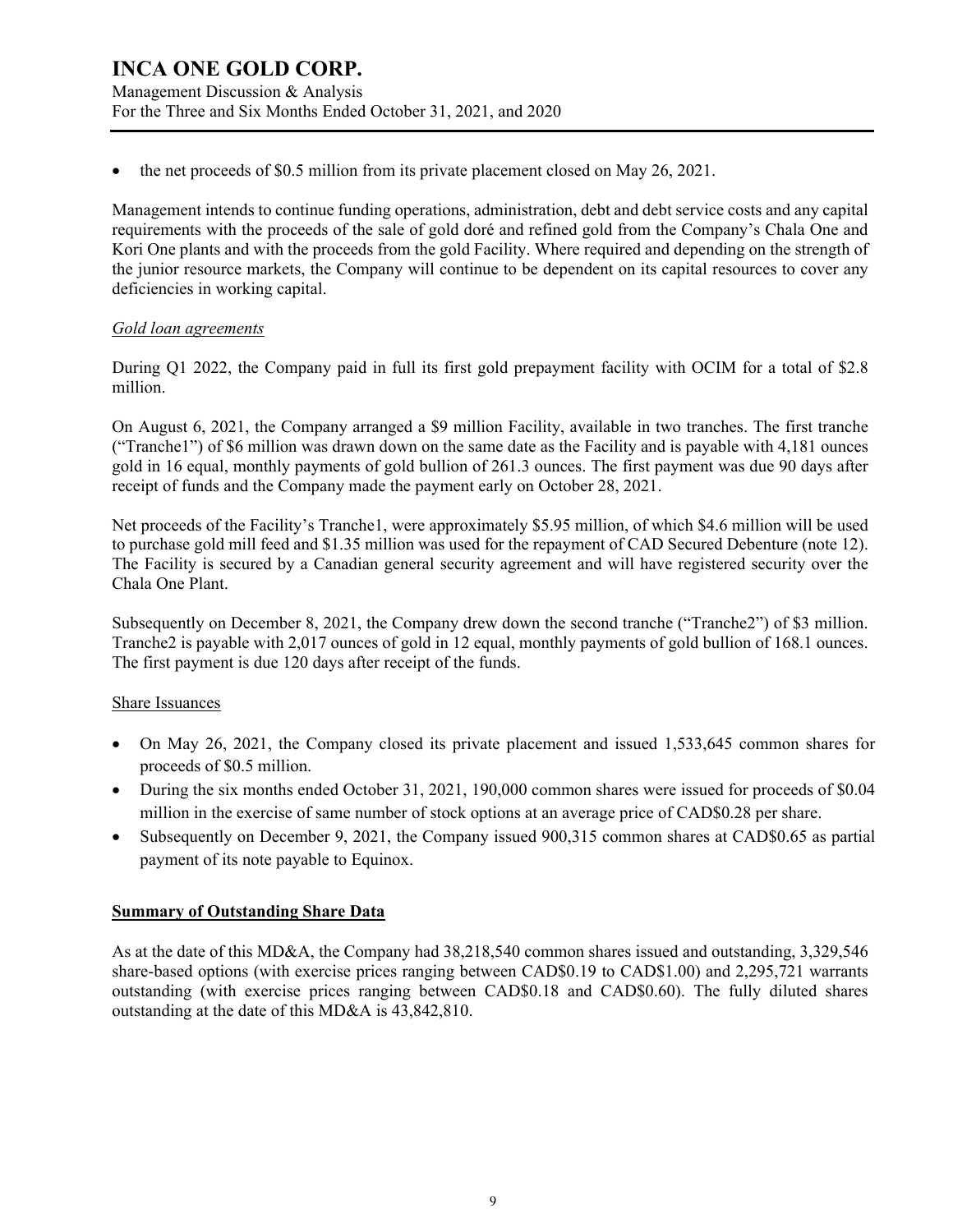#### **Transactions with Related Parties**

#### **(a) Related Party Transactions**

The Company's related parties consist of the Company's directors, officers and companies associated with these individuals including the following:

- A company owned by Edward Kelly, the Company's CEO (also a director).
- A company owned by Mark Wright, the Company`s VP Operations & New Projects.

The following expenditures were charged by related parties during the three and six months ended October 31, 2021 and 2020:

|                                          | Three Months Ended<br>October 31, |         | Six Months Ended<br>October 31, |         |
|------------------------------------------|-----------------------------------|---------|---------------------------------|---------|
|                                          | 2021<br>2020                      |         | 2021                            | 2020    |
|                                          | S                                 |         | S                               |         |
| Management, salaries and consulting fees | 101,440                           | 109,715 | 205,167                         | 204,554 |
| Director fees                            | 7,558                             | 29,379  | 15,286                          | 36,445  |
| Business development                     | $\overline{\phantom{a}}$          | 115,000 | $\blacksquare$                  | 115,000 |
|                                          | 108,998                           | 254,094 | 220,453                         | 355,999 |

#### **(b) Compensation of Key Management Personnel**

The Company's key management personnel have authority and responsibility for planning, directing and controlling the activities of the Company and includes the Directors, CEO, CFO, and VP Operations & New Projects. Compensation in respect of services provided by key management consists of consulting and management fees paid to companies controlled by the CEO and VP Operations & New Projects and by the issue of options. The compensation for key management personnel paid as management were for the three and six months ended October 31, 2021 and 2020 as follows:

|                      |         | Three Months Ended<br>October 31, |         | Six Months Ended<br>October 31, |
|----------------------|---------|-----------------------------------|---------|---------------------------------|
|                      | 2021    | 2020                              |         | 2020                            |
|                      |         |                                   |         |                                 |
| Management fees      | 61,663  | 65,089                            | 124,716 | 122,739                         |
| Salaries             | 39,777  | 44,626                            | 80,451  | 81,815                          |
| Business development | ۰       | 22,000                            | ٠       | 22,000                          |
|                      | 101,440 | 131,715                           | 205,167 | 226,554                         |

#### **(c) Related Party Balances**

All related party balances payable, including for business expenses reimbursements, annual bonuses are approved by the board of directors, and for services rendered as at October 31, 2021 are non-interest bearing and payable on demand, and are comprised of \$0.5 million (April 30, 2021 - \$0.4 million) payable to the CEO and a company controlled by the CEO, \$0.5 million (April 30, 2021 - \$0.4 million) payable to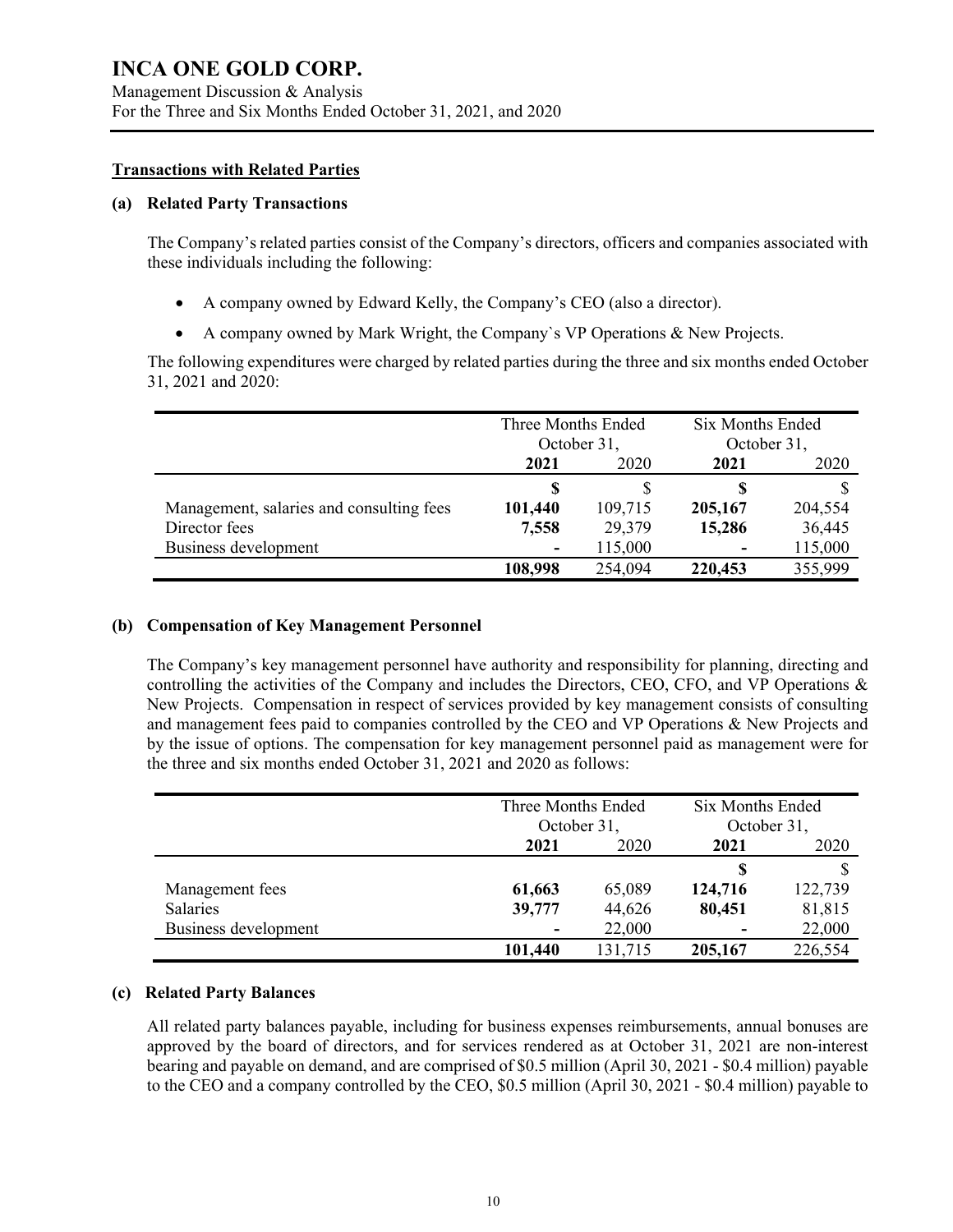the CFO and \$nil million payable (April 30, 2021 – \$0.05 million payable) to the Directors or companies controlled by the Directors.

#### **Commitments**

As at October 31, 2021, the Company had a commitment to sell approximately 411 ounces of gold doré (April 30, 2021 - 287 ounces of gold doré) to third parties, which was settled subsequent to October 31, 2021 through the delivery of gold. At October 31, 2021 the Company received advances of \$0.7 million (April 30, 2021 – \$0.5 million) in relation to this commitment. Additionally, the Company received advances of \$0.5 million (April 30,2021 - \$nil) to be offset against future sales of gold doré. Both amounts, totaling \$1.2 million (April 30, 2021 \$0.5 million) have been included as current deferred revenues in the condensed interim consolidated statement of financial position.

A summary of liabilities and future operating commitments at October 31, 2021 are as follows:

|                                              |              | Within One | One to Five | Greater than |
|----------------------------------------------|--------------|------------|-------------|--------------|
|                                              | <b>Total</b> | Year       | Years       | Five Years   |
| Maturity analysis of financial liabilities   | \$           | \$.        | \$          | S            |
| Accounts payable and accrued liabilities     | 3,869,952    | 3,869,952  |             |              |
| Contractual liabilities payable to Equinox   | 5,938,772    | 1,346,446  | 4,592,326   |              |
| Loans payable                                | 2,049,451    | 1,157,255  | 892,196     |              |
| Gold loan                                    | 6,484,111    | 5,670,406  | 813,705     |              |
| Lease liabilities                            | 194,672      | 73054      | 106,922     | 14,696       |
|                                              | 18,536,958   | 12,117,113 | 6,405,149   | 14,696       |
| <b>Commitments</b>                           |              |            |             |              |
| Gold sale deferred revenue                   | 1,196,000    | 1,196,000  |             |              |
| Asset retirement and reclamation obligations | 1,187,385    |            |             | 1,187,385    |
|                                              | 2,383,385    | 1,196,000  |             | 1,187,385    |
|                                              | 20,920,343   | 13,313,113 | 6,405,149   | 1,202,081    |

#### **Fair Value of Financial Instruments**

As at October 31, 2021, the Company's financial instruments consist of cash and restricted cash, derivative financial assets, receivables, long term receivables, accounts payable and accrued liabilities, contractual liabilities payable to Equinox and loans payable and gold loan.

IFRS requires disclosures about the inputs to fair value measurements for financial assets and liabilities recorded at fair value, including their classification within a hierarchy that prioritizes the inputs to fair value measurement

As at October 31, 2021 and 2020, the Company believes that the carrying values of the financial instruments noted above approximate their fair values because of their nature and relatively short maturity dates or durations or their interest rates approximate market interest rates. The derivative financial assets and the gold loan have been assessed on the fair value hierarchy described above and are classified as Level 1.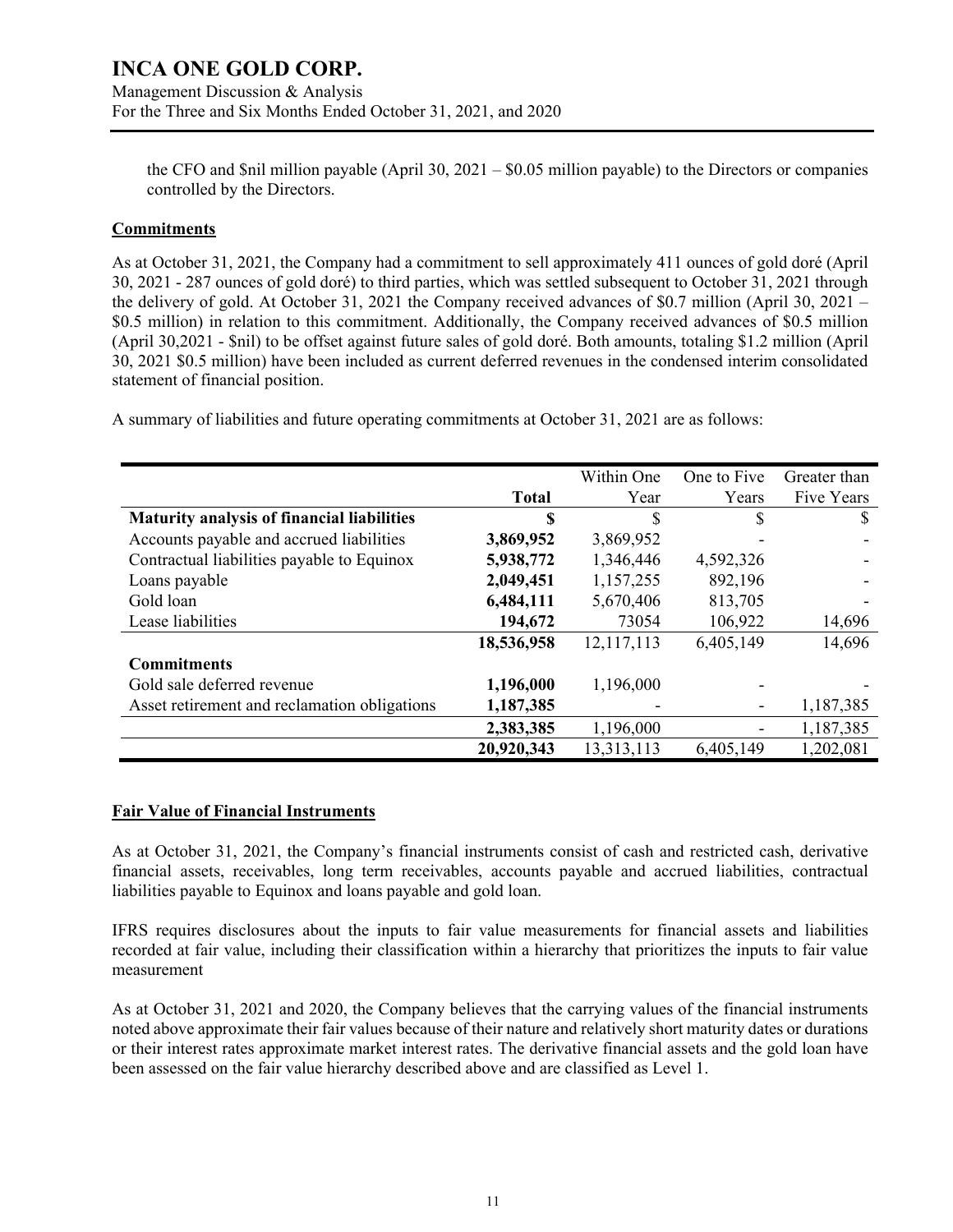#### **Financial Instruments Risk**

The Company's financial instruments are exposed in varying degrees to a variety of financial risks. The Board approves and monitors the risk management processes:

#### *(i) Credit risk*

Credit risk exposure primarily arises with respect to the Company's cash and receivables. The risk exposure is limited because the Company places its instruments in banks of high credit worthiness within Canada and continuously monitors the collection of other receivables.

#### *(ii) Liquidity risk*

Liquidity risk is the risk that the Company cannot meet its financial obligations as they become due. The Company's approach to managing liquidity is to ensure as far as possible, that it will have sufficient liquidity to settle obligations and liabilities when they become due. As at October 31, 2021, the Company had cash and restricted cash of \$1.28 million (April 30, 2021 – cash and restricted cash of \$2.1 million) and current working capital deficiency of \$1.2 million (April 30, 2021 – working capital of \$0.9 million) with total liabilities of \$20.9 million (April 30, 2021 - \$15.4 million).

A summary of the Company's future operating commitments is presented above under the Commitments and Contingencies section.

#### *(iii) Market risk*

a. Interest rate risk

 Interest rate risk is the risk that the fair value or future cash flows of a financial instrument will fluctuate because of changes in market interest rates.

 The Company invests cash in guaranteed investment certificates at fixed or floating interest rates in order to maintain liquidity while achieving a satisfactory return for shareholders. A change of 100 basis points in the interest rates would not be material to the financial statements. At October 31, 2021, the Company had no variable rate debt.

b. Foreign currency risk

Foreign exchange risk is the risk that the fair value of future cash flows of a financial instrument will fluctuate because of the changes in the foreign exchange rates. The Company is exposed to the financial risk related to the fluctuation of foreign exchange rates associated with the fluctuations in its Canadian dollar and the Peruvian New Sol ("Sol") bank accounts as well as the translation of foreign-held assets and liabilities at current exchange rates.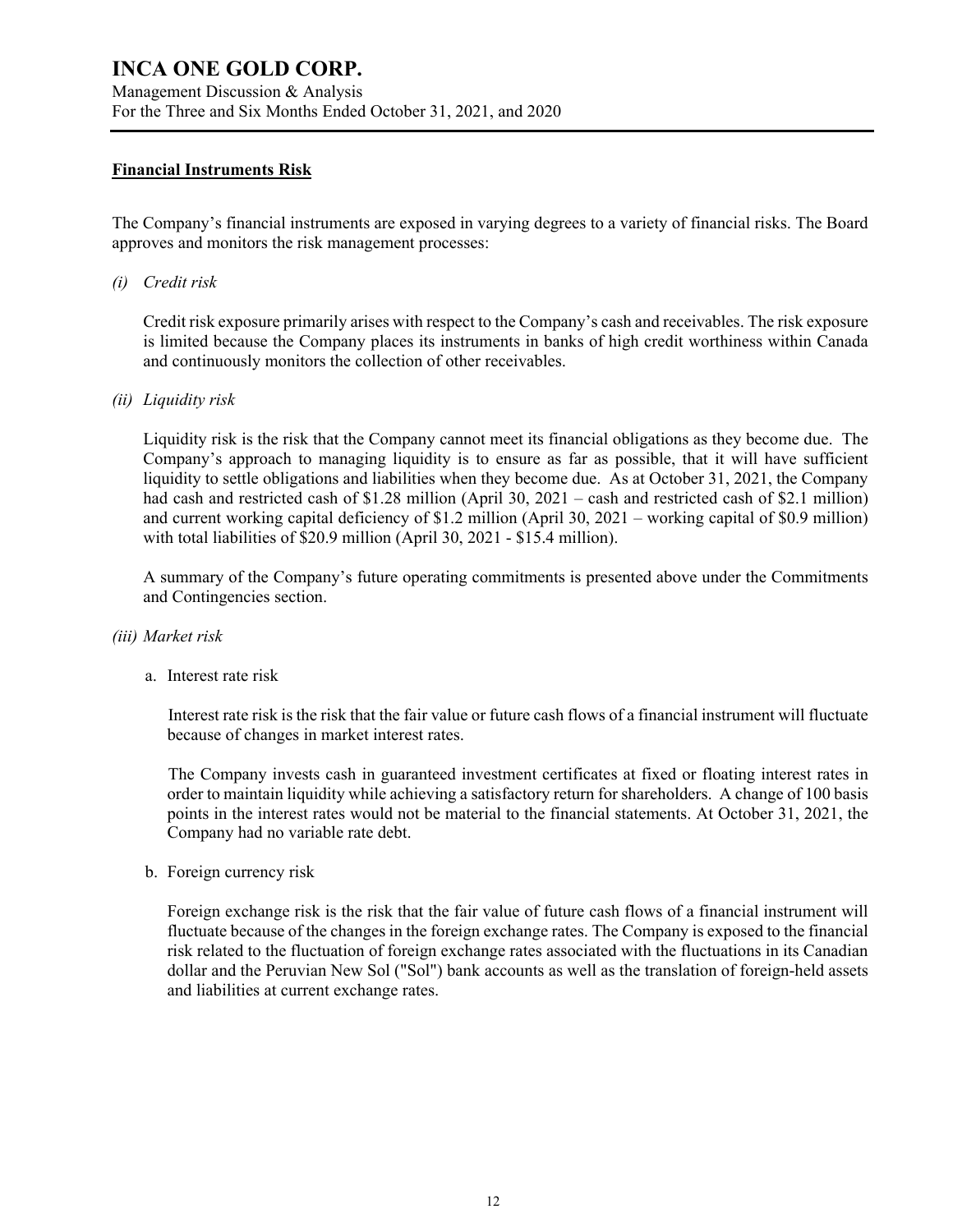|                                            | October 31,   | April 30,   |
|--------------------------------------------|---------------|-------------|
|                                            | 2021          | 2021        |
|                                            | S             | S           |
| CAD dollar:                                |               |             |
| Cash                                       | 15,649        | 7,530       |
| Receivables                                | 14,376        | 24,253      |
| Accounts payable and accrued liabilities   | (345, 347)    | (541,006)   |
| Secured debentures                         |               | (1,295,350) |
| Contractual liabilities payable to Equinox | (5, 130, 689) | (4,940,504) |
| Net assets (liabilities)                   | (5,446,011)   | (6,745,077) |
|                                            |               |             |
| Sol:                                       |               |             |
| Cash                                       | 383,039       | 77,425      |
| Receivables                                | 2,206,810     | 1,051,824   |
| Accounts payable and accrued liabilities   | (411, 486)    | (221, 412)  |
| Net assets (liabilities)                   | 2,178,363     | 907,837     |

The Company's net exposure to the Canadian dollar and Sol on financial instruments, in US dollar equivalents, is as follows:

Assuming all other variables constant, an increase or a decrease of 10% of the Canadian dollar against the US dollar, as of October 31, 2021 would have changed the Company's net loss by approximately \$0.5 million. Assuming all other variables constant, an increase or a decrease of 10% of the Peruvian Sol against the US dollar, as of October 31, 2021 would have changed the Company's net loss by approximately \$0.2 million.

The Company had no hedging agreements in place with respect to foreign exchange rates.

c. Commodity price risk

Commodity price risk is the risk of financial loss resulting from movements in the price of the Company's commodity inputs and outputs. The Company's price risk relates primarily to: the spot price of gold for its derivative financial asset and its gold loan balances and future gold price expectations as it relates to gold-bearing mineral purchases and sales revenues. The Company continuously monitors precious metal trading prices as they are included in projections prepared to determine its future strategy.

#### **Off-Balance Sheet Arrangements**

The Company has not entered into any off-balance sheet arrangements.

#### **Critical Accounting Policies, Estimates and Recent Accounting Pronouncements**

The preparation of the Company's consolidated financial statements in accordance with IAS 1, *Presentation of Financial Statements*, requires management to make certain critical accounting estimates and to exercise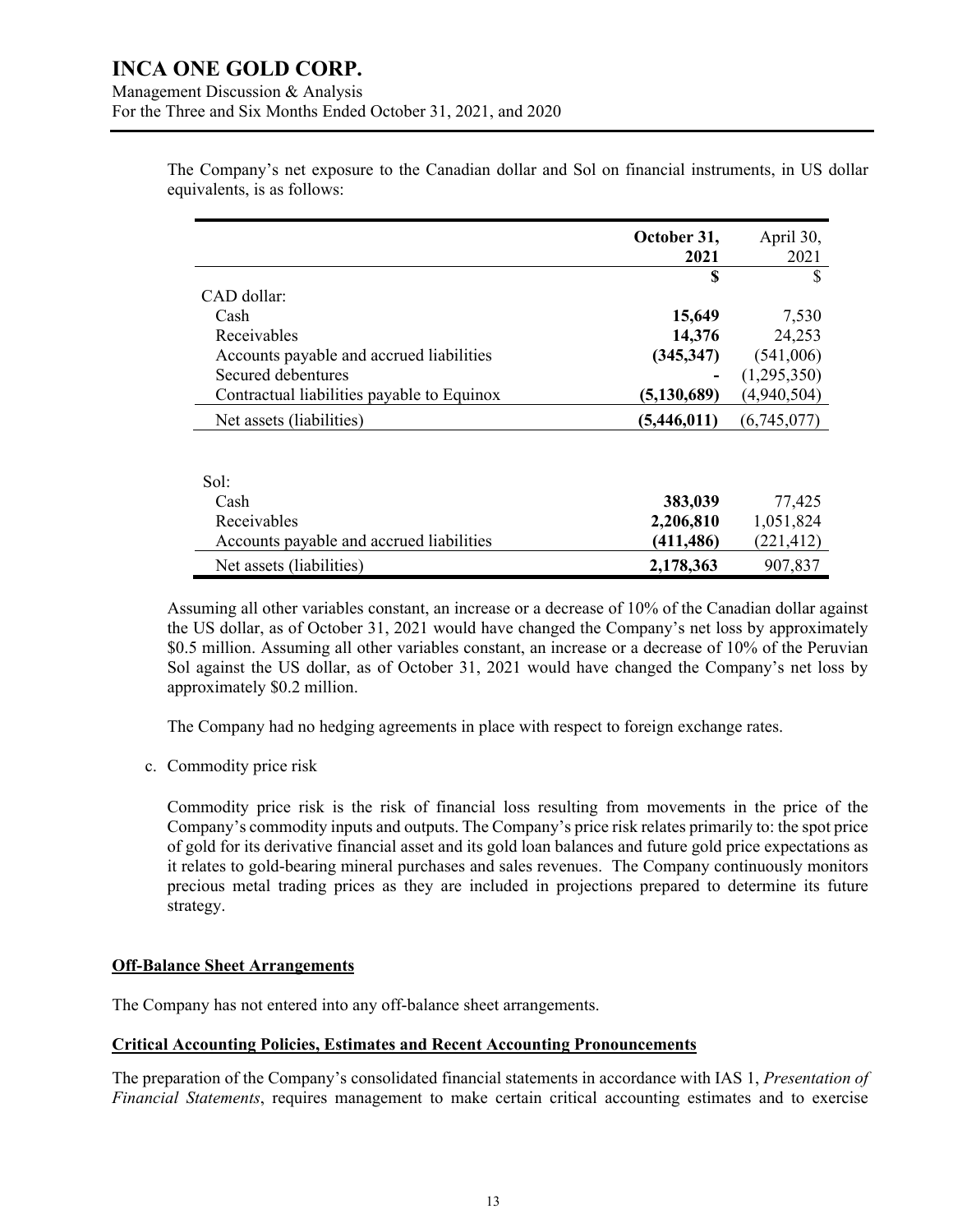Management Discussion & Analysis For the Three and Six Months Ended October 31, 2021, and 2020

judgment that affect the accounting policies and the reported amounts of assets, liabilities and disclosure of contingent assets and liabilities at the date of the consolidated financial statements and reported amounts of revenues and expenses during the reporting period. Estimates and assumptions are continually evaluated based on historical experience and other factors, including expectations of future events that are believed to be reasonable under the circumstances. In the future, actual experience may differ from these estimates and assumptions. Revisions to accounting estimates are recognized in the period in which the estimates are revised and in any future periods affected. Uncertainty about these assumptions and estimates could result in outcomes that require a material adjustment to the carrying amounts of assets or liabilities in future periods.

Significant accounting judgments that management has made in the process of applying accounting policies which it considers have had the most significant effect on the amounts recognized in the consolidated financial statements include, but are not limited to going concern, assessment of debt holders and their capacity to act as debt-holders, assessment of extinguishment versus modification of debt, classification and measurement of its gold loan, and assessment on its contingent debenture.

Management considers the areas currently requiring a significant degree of estimation and assumption and which have a significant risk of resulting in a material adjustment to the carrying amount of assets and liabilities within the next financial year, to include, but not be limited to, the value attributed to share-based compensation and share-purchase warrants, fair value measurement, deferred revenue, depreciation, inventory, asset retirement and reclamation obligation, deferred taxes and contingencies that could arise form time to time.

These accounting policies and estimates are further discussed in the Company's annual audited consolidated financial statements on April 30, 2021.

#### *Changes in Accounting Standards*

For the Company's changes in the accounting standards see the Company's unaudited condensed interim consolidated financial statements for the three months ended October 31, 2021 and 2020.

#### **Risks and Uncertainties**

Mineral processing and production involve a number of business risks, some of which are beyond the Company's control. These can be categorized as operational, financial and regulatory risks.

#### *Operational Risks:*

The Company continuously monitors and responds to changes in operational risks, such as those noted below, and seeks to adhere to all regulations governing its operations.

Mineral Supply: The Company may not be able to source sufficient mill feed to operate both the Chala One and Kori One plants economically. In particular, the Company currently sources material exclusively from thirdparty sources and faces a competitive marketplace for purchase of supply from Peruvian government-approved mineral sources. Consequently, the Company does not have control over the mineral grade, metallurgical recovery, nor quantities received, noting that the Company mitigates this risk by working with minimum cut-off purchase grades, providing fair terms to their customers, and sourcing material from established suppliers to ensure best efficiency and profitability of its plant operation.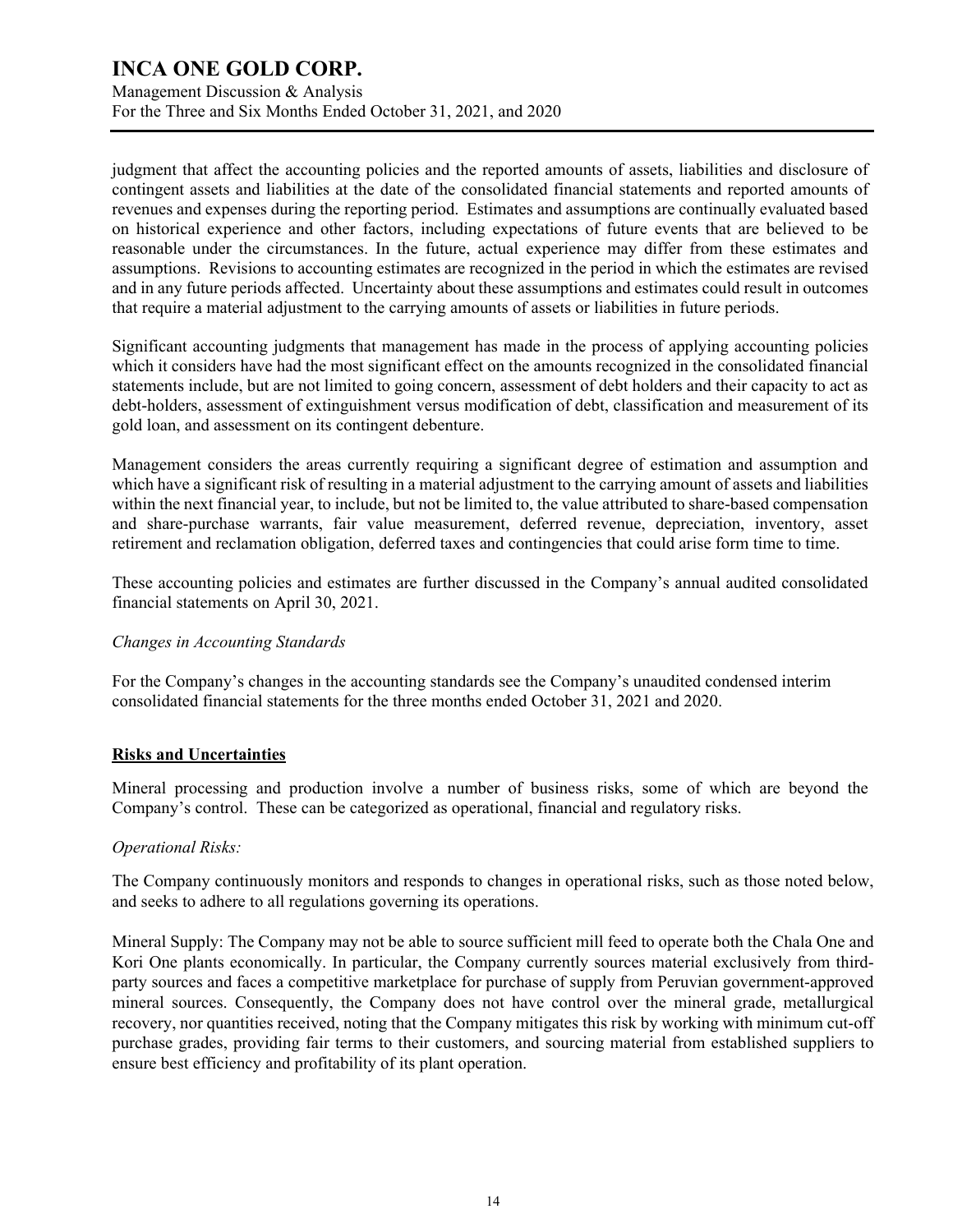Management Discussion & Analysis For the Three and Six Months Ended October 31, 2021, and 2020

Production Schedules: In relation to the mineral supply risks, no assurances can be provided that production schedules at the Chala One plant nor the Kori One plant, and the related operating margins and cash flows, are achieved, noting that failure to meet these schedules can have an adverse impact on the Company's profitability, results of operations, cash flows, and overall financial conditions.

Qualified Staff: Due to the competitive marketplace, the Company may have difficulty in hiring and retaining skilled employees and contractors to source sufficient mineral feed, operate the Chala One plant and the Kori One plant effectively (noting the diversity of mill feed received), and effectively administer the Peruvian permitting, compliance, exportation, and regulatory functions.

Regulations, Permits, and Hazards: The Company must also manage changing governmental laws and regulations, and the Company cannot guarantee title to its properties and permits. The Company must also contend with environmental hazards (including discharge of pollutants or hazardous chemicals), as well as industrial accidents and occupational and health hazards, mechanical failures, the unavailability of materials and equipment, and or lack of accessibility to required expertise.

Acquisitions: There is no assurance that the Company will acquire mineral properties and processing plants and any acquisitions may expose the Company to new risks, and the mining industry is intensely competitive for the acquisition of new properties and plants.

Covid 19: The Company may suffer some impact in its operations as result of the measures that the Peruvian government can enact in other to mitigate the spread of the pandemic. Mineral supply as well as chemical reactives used in the productions of doré bars could be significantly affected.

#### *Financial risks:*

Financial risks include commodity prices, interest rates and fluctuating foreign exchange rates, all of which are beyond the Company's control. Additional financial risks are the Company's ability to raise capital to continue funding its operations.

#### *Regulatory risks:*

Regulatory risks include the possible delays in getting regulatory approval to, and permits for, the transactions that the Board of Directors believe to be in the best interest of the Company, and include increased fees for filings, the introduction of ever more complex reporting requirements the cost of which the Company must meet in order to maintain its exchange listing.

#### **Cautionary Statement on Forward-Looking Information**

This MD&A contains forward-looking statements. All statements, other than statements of historical fact, constitute "forward-looking statements" and include any information that addresses activities, events or developments that the Company believes, expects or anticipates will or may occur in the future including the Company's strategy, plans or future financial or operating performance and other statements that express management's expectations or estimates of future performance.